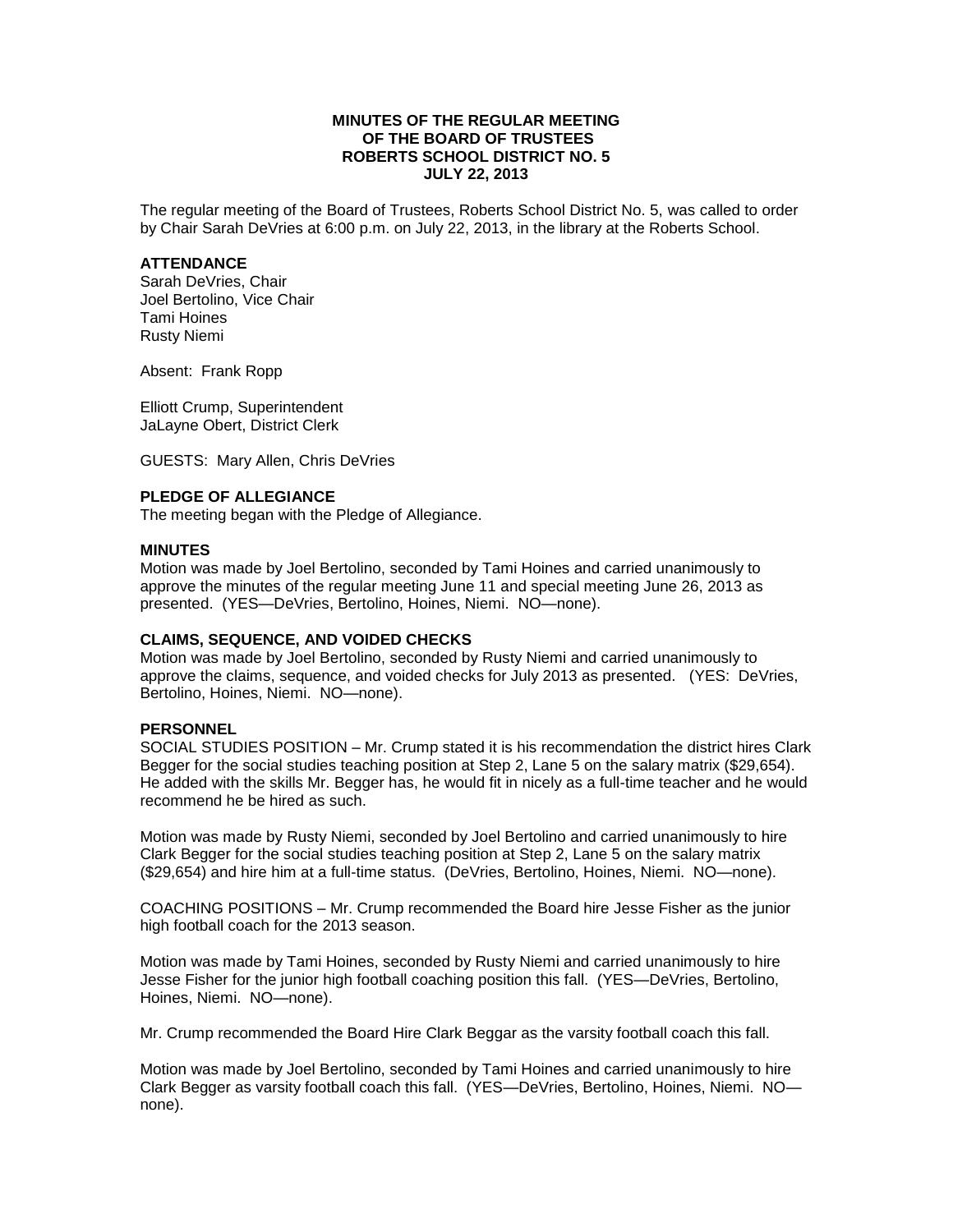Mr. Crump stated he is recommending Stacie Nardinger be hired as the assistant varsity volleyball coach. He added he has been in contact with someone about the head volleyball coaching position.

Motion was made by Rusty Niemi, seconded by Tami Hoines and carried unanimously to hire Stacie Nardinger as the assistant volleyball coach. (YES—Devries, Bertolino, Hoines, Niemi. NO—none).

## **NEW BUSINESS**

SCHOOL NURSE SERVICE AGREEMENT – Mr. Crump recommended the Board approve the Service Agreement for School Nurse Services with Beartooth Billings Clinic with a 3% fee increase to \$34.48 per hour/per nurse and \$.55 mileage.

Motion was made by Joel Bertolino, seconded by Tami Hoines and carried unanimously to approve the Service Agreement for School Nurse Services with Beartooth Billings Clinic at \$34.48 per hour/per nurse and \$.55 mileage for the 2013-2014 school year. (YES—DeVries, Bertolino, Hoines, Niemi. NO—none).

PARAPROFESSIONAL ROLE – Mr. Crump stated Deb Hogan will be working beyond the capacity of a paraprofessional in both the K-1 classroom and with junior high JMG students this year and he feels she deserves to be paid additional salary for that work. He recommended the Board approve a bonus payment of \$1.83 per hour to increase her salary to \$15.00 per hour for the 2013-2014 school year. He added the bonus applies to only Mrs. Hogan's position, not all paraprofessional.

Motion was made by Rusty Niemi, seconded by Joel Bertolino and carried to give Deb Hogan a bonus payment of \$1.83 per hour for the 2013-2014 school year as compensation for duties she performs above the role of paraprofessional. (YES—DeVries, Bertolino, Hoines, Niemi. NO none).

GRADE 4 STORYTOWN CURRICULUM – Mr. Crump stated over the past few years, the district purchased the Storytown reading program for grades K-3. He stated with combining grades three and four this year, he would recommend we also purchase the program for grade 4. He stated the cost would be about \$2,843.

Motion was made by Joel Bertolino, seconded by Rusty Niemi and carried unanimously to approve the purchase of the Storytown reading program for grade 4 at a cost of \$2843.00. (YES—DeVries, Bertolino, Hoines, Niemi. NO—none).

EXTRACURRICULAR STIPEND SCHEDULE – Mr. Crump stated he is recommending an increase on the extracurricular salary schedule of \$100 for high school coaching positions, \$50 for junior high coaching positions, \$200 for Athletic Director, and \$100 for FFA, BPA advisor and pep band unless considered part of the curriculum.

Mrs. Obert stated the schedule doesn't include the scorer, timer, or ticket takers.

Motion was made by Joel Bertolino, seconded by Tami Hoines and carried unanimously to approve the increases to the Extra-Curricular Salary Schedule as recommended by the superintendent. (Yes—DeVries, Bertolino, Hoines, Niemi. NO—none).

CROSS COUNTRY – Mr. Crump recommended the Board consider offering cross country as a fall sport. He stated he would really like the boys to have the opportunity to wear a Roberts Rocket uniform in the fall and feels cross country would be a good addition. He added expenses include \$500 for registering for the sport with MHSA, \$2150 for coach, and transportation.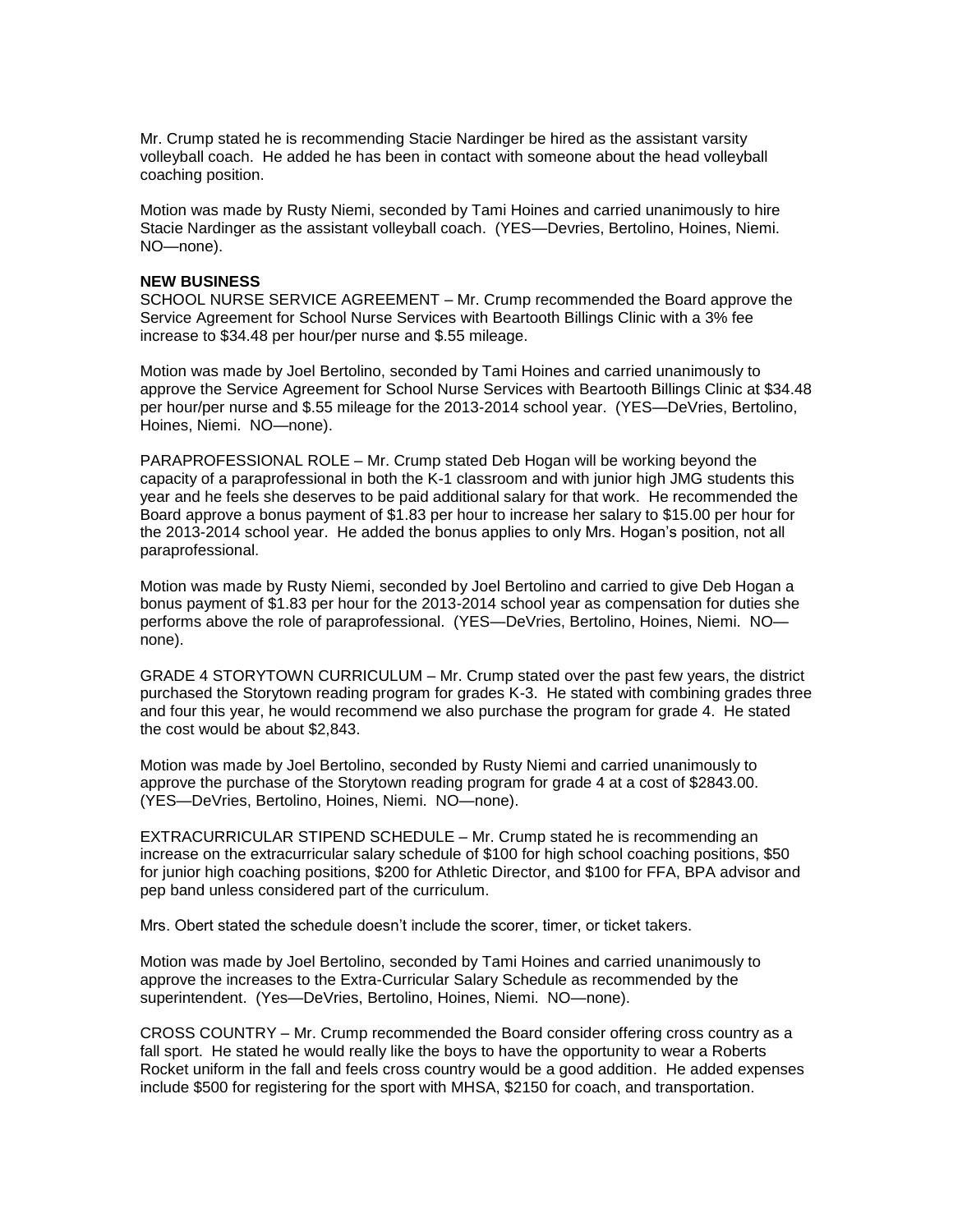Mr. Bertolino suggested sharing transportation with other schools if attending the same meets.

Discussion was held on the grade level to begin the program and it was determined it would start at the fifth grade.

Motion was made by Rusty Niemi, seconded by Joel Bertolino and carried unanimously to add cross country for both boys and girls grades 5-12 to sports offered in Roberts. (YES—DeVries, Bertolino, Hoines, Niemi. NO—none).

Mr. Crump recommended the Board hire Jené Reinhardt as head coach for cross country.

Motion was made by Tami Hoines, seconded by Rusty Niemi and carried unanimously to hire Jené Reinhardt as head cross country coach. (YES—DeVries, Bertolino, Hoines, Niemi. NO none).

ADMINISTRATIVE NEGOTIATIONS/CONTRACTS – Mr. Crump stated he met with Mr. Ropp and Ms. Hoines for negotiations and requested an increase in insurance coverage from single to full family and a \$1300 increase to his yearly salary.

Motion was made by Tami Hoines, seconded by Joel Bertolino and carried unanimously to give the superintendent a \$1300 yearly salary increase and increase his health insurance benefit to pay for full family coverage. (YES—DeVries, Bertolino, Hoines, Niemi. NO—none).

STAFF HANDBOOK – Mr. Crump stated most of the changes to the Staff Handbook are just grammatical except for staff evaluation and teacher banked sick leave.

Mr. Crump stated during the negotiation process, certified staff expressed a strong desire to be evaluated and so he has signed up for a year-long training with the Office of Public Instruction to study the evaluation process as outlined in Chapter 55 that went into effect this month. He stated that change has been reflected in the handbook.

Mr. Crump stated the language negotiated for use of banked sick leave for teachers will also be included in the staff handbook.

Mr. Crump recommended the Board approve the staff handbook with those two changes.

Motion was made by Joel Bertolino, seconded by Rusty Niemi and carried unanimously to approve the 2013-2014 Staff Handbook as presented by the superintendent with the noted changes. (YES—DeVries, Bertolino, Hoines, Niemi. NO—none).

STUDENT HANDBOOK – Mr. Crump stated he made some grammatical changes in the Student Handbook, changes in the letter from the superintendent, and a clarification in the language concerning eligibility. He stated cross country will be added to the sports offerings.

Mr. Crump recommended the Board approve the Student Handbook with the changes as presented.

Motion was made by Joel Bertolino, seconded by Tami Hoines and carried unanimously to approve the Student Handbook as presented by the superintendent. (YES—DeVries, Bertolino, Hoines, Niemi. NO—none).

POLICY ADOPTION – FIRST READING – Mr. Crump presented the following policies on first reading:

3123 Attendance Policy – Truancy 3236 Use of Video Cameras on School Busses